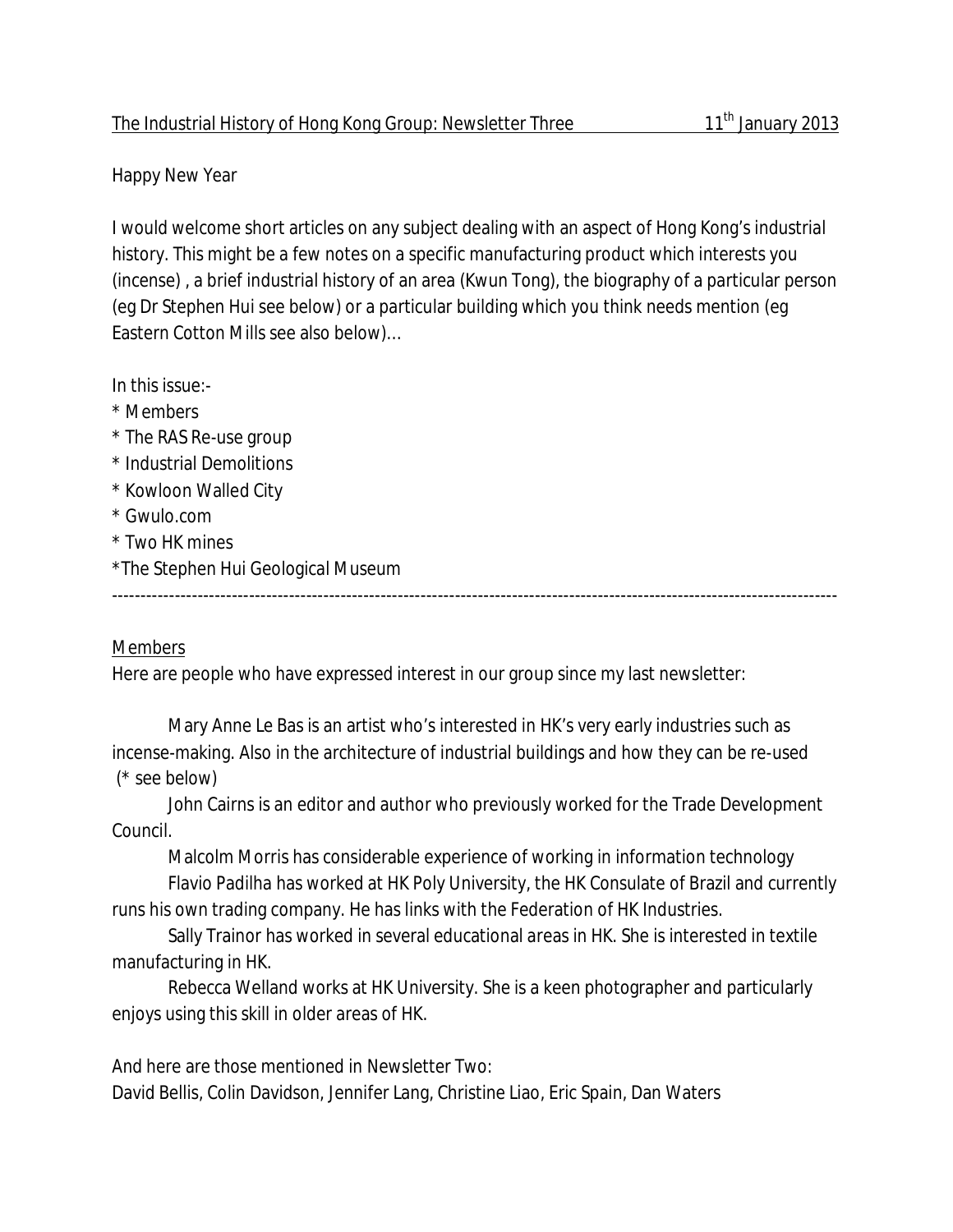## Royal Asiatic Society

\* Mary Anne you, and others, will probably be very interested in a sub group of The Royal Asiatic Society (HK Branch) called *RAS RE-use* which focuses on the adaptive reuse of old buildings in HK including industrial ones. http://www.royalasiaticsociety.org.hk/ look under *interest groups.* A member of our group Colin Davidson runs this.

*-------------------------------------------------------------------------------------------------------------------------------*

# Industrial Demolitions



On 10<sup>th</sup> December 2012 the SCMP reported on the almost complete demolition of the Eastern Cotton Mills situated in Mok Cheong Street, Ma Tau Wai, Kowloon. The article reports on the comments of a representative of the Conservancy Association and the, now lost, possibility of "development-cum-conservation" at the site.

The Mill was set up in 1954 by two prominent families from Shanghai. It closed in 1981. http://www.scmp.com/news/hong-kong/article/1101605/lump-concrete-facade-all-remainseastern-cotton-mills shows the SCMP article

http://www.amo.gov.hk/form/all\_new\_seven\_items\_history.pdf provides further information about the company and factory, the factories architectural merit, "built heritage value" and the possibility of Adaptive Re-use. He has a state of the state of the state of the state of the state of the state of the state of the state of the state of the state of the state of the state of the state of the state of the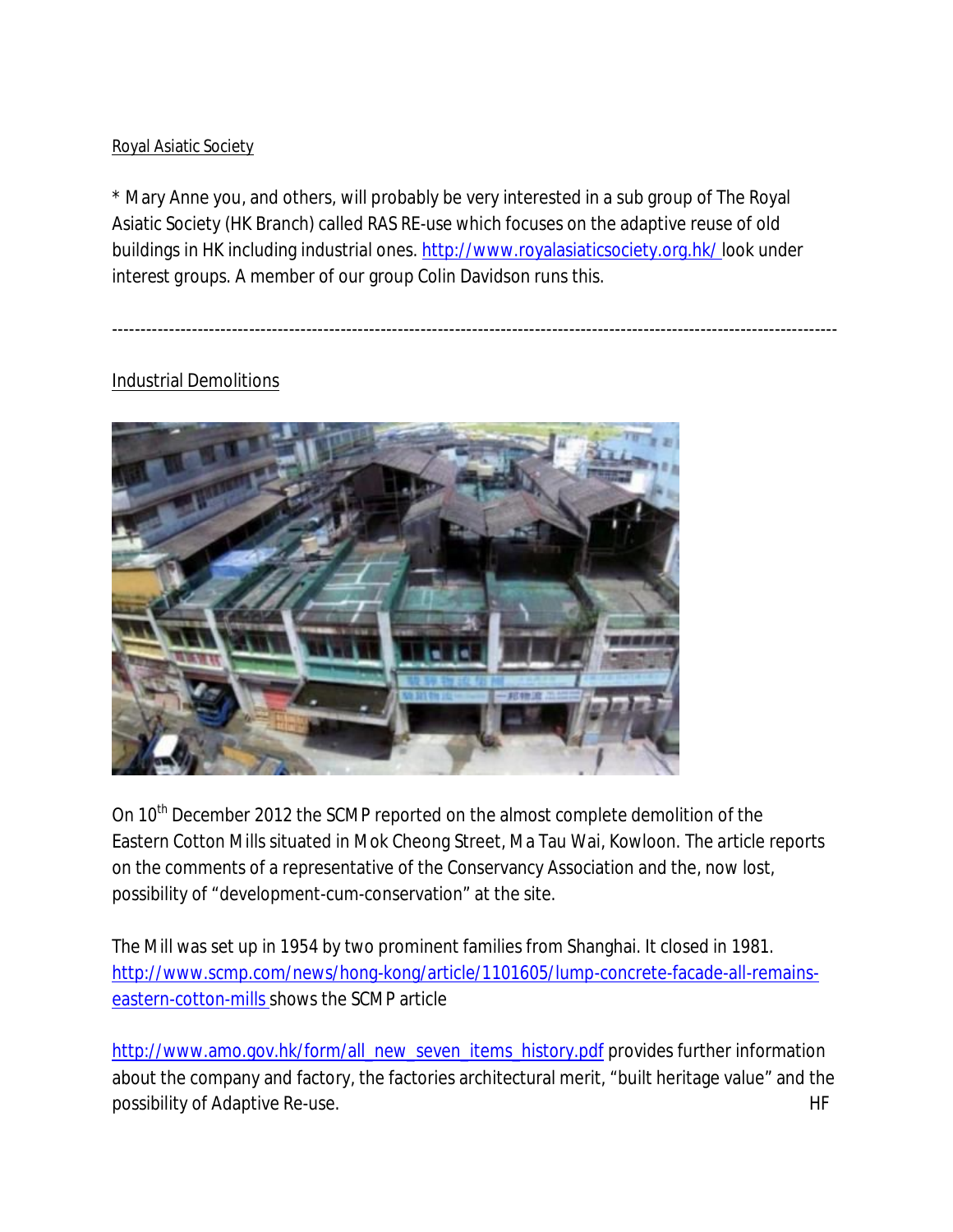## Kowloon Walled City



-------------------------------------------------------------------------------------------------------------------------------

If you arrived in Hong Kong after 1994 you will not have seen the Kowloon Walled City. And even if you have lived here all your life or came to Hong Kong before the mid 90s you may not have been inside this fascinating and densely populated area.

It became an enclave after the New Territories was leased to Britain in 1898. It's demolition began in March 1993 and was completed in April 1994. Kowloon Walled City Park occupying the area shown in the photo above left opened in December 1995.

What connection does KWC have to Hong Kong's industrial past? Well it contained a large number of businesses including numerous small factories. These included a fishball factory, a noodle factory, several metalworking shops and a textile mill.

If you can provide more information about what else was manufactured there please let me know at indhhk@gmail.com example and the set of the set of the set of the set of the set of the set of the set of the set of the set of the set of the set of the set of the set of the set of the set of the set of the set o

------------------------------------------------------------------------------------------------------------------------------ Gwulo.com

If you haven't come across this I strongly recommend that you have a look.

It is run by group member Davis Bellis who started this absorbing website which as he says is for everyone interested in old Hong Kong. It contains thousands of photographs and a considerable amount of information.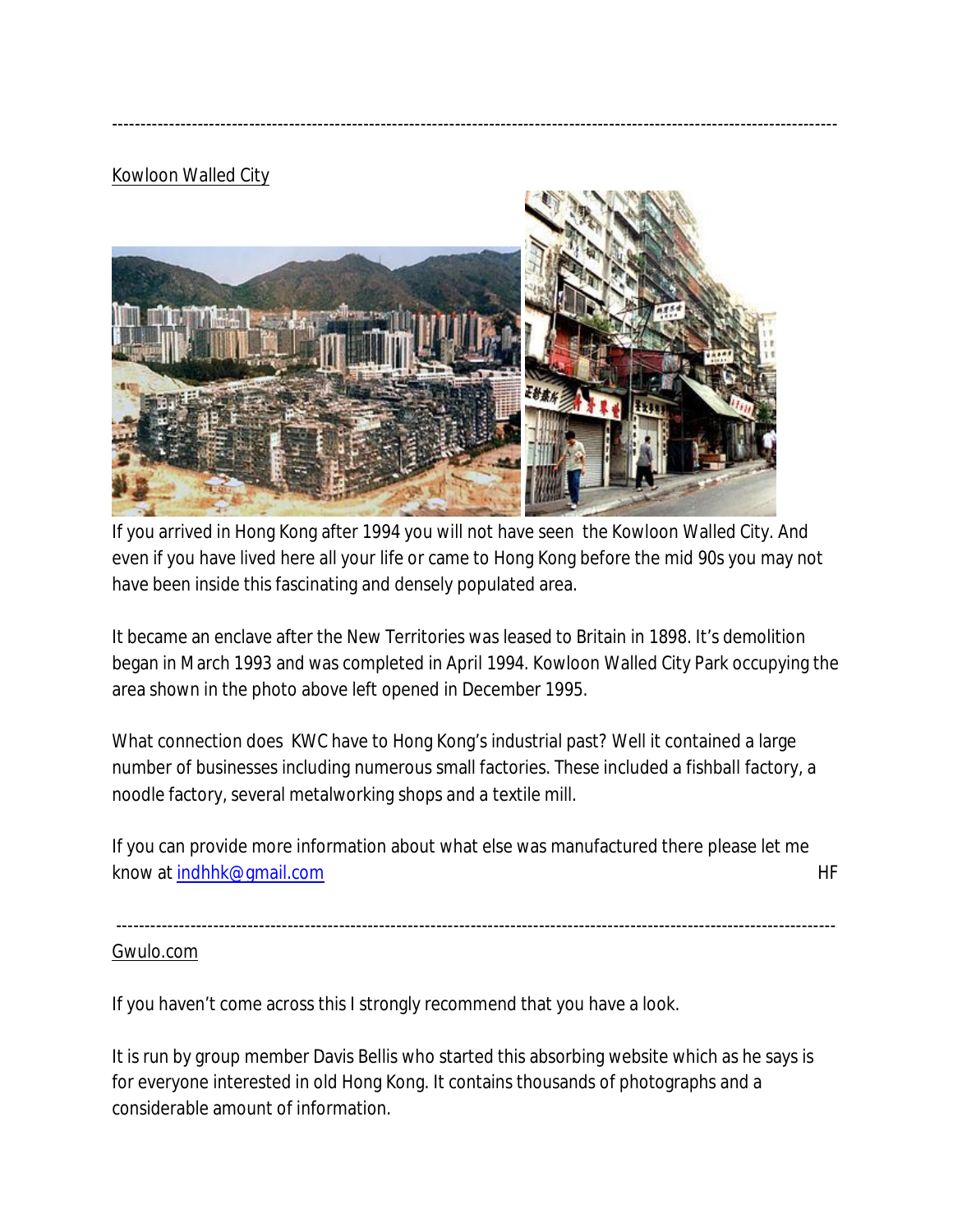I have recently added a notice on the site about the formation of the HK Industrial History Group which I hope will attract others interested in the subject.

-------------------------------------------------------------------------------------------------------------------------------

HF

#### Two HK Mines

Despite its small area, Hong Kong has a relatively large number of minerals. A large number of these have been prospected, a lovely term conjuring up images of the Klondike gold rush, and I estimate about 25 actually commercially exploited. I have recently posted on Gwulo.com a brief history of two of these mines neither of which, should you be in the mood, can you visit as I explain on the site (tap in *mines* in search). I summarize even further my reports below.

The West Brother Island (Tai Mo To) Graphite Mine



The mine was in the bottom left hand (SW) corner of the island (apologies for a fuzzy picture that resembles shark's fin soup)

West Brother Island lies to the north east of HK International Airport. I have read an account that the graphite was discovered in the early 1950s by fishermen who were looking for sandstone to make grinding stones. Instead they came across a black mineral which they mistook for coal. Another source says there was intensified geological interest around this time so maybe the two accounts are linked. The mine operated from 1952 to 1971.

A Geological Society of Hong Kong reports a field trip to the island in October 1992 where remains of the mine jetty and old spoil heaps were found though the mine was "largely overgrown".

The island was leveled in the mid-1990s during construction of the airport resulting in destruction of all the mine buildings and the spoil heaps.